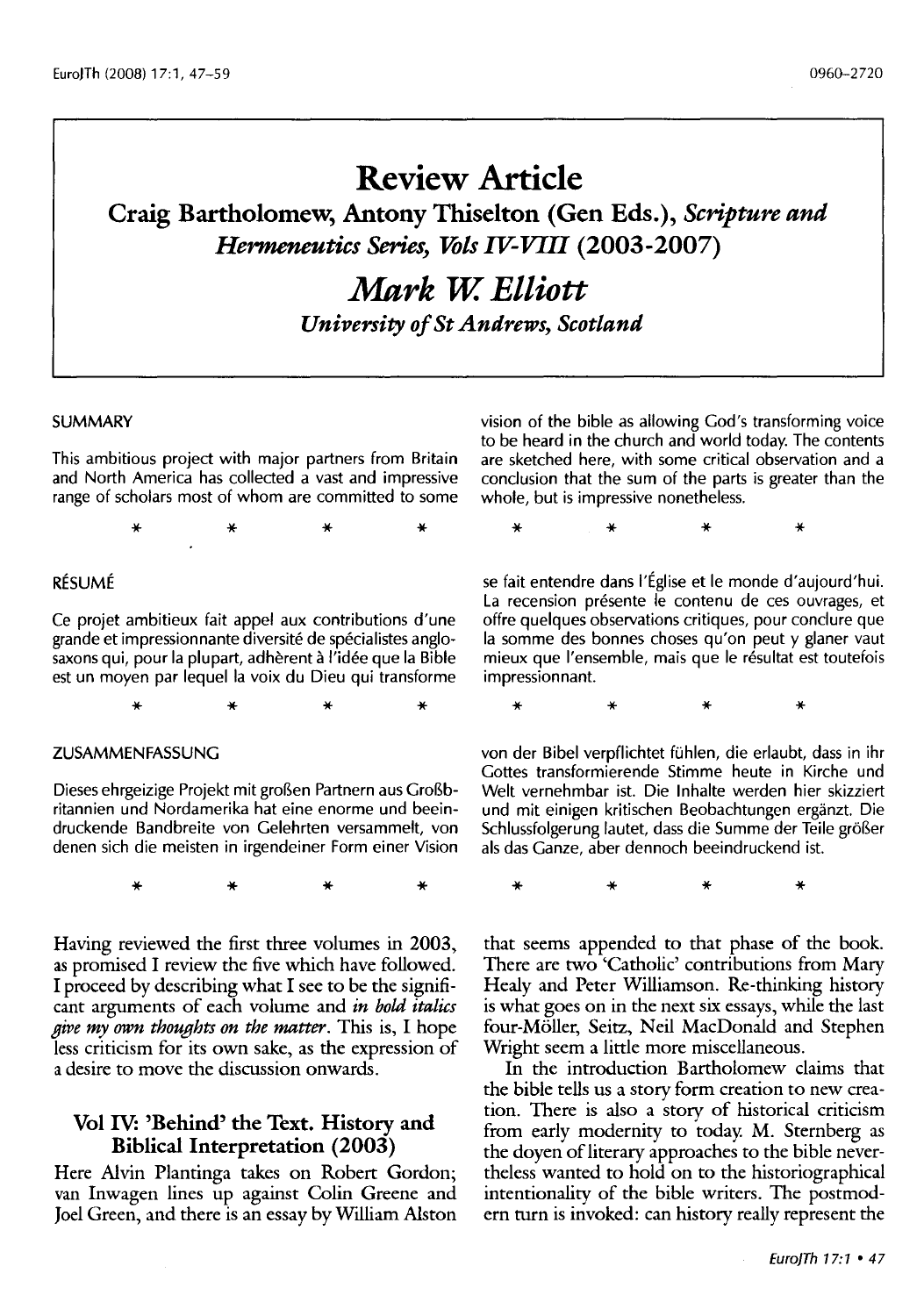#### past? Again a Jewish scholar, this time Jon Levenson is invoked. *However there is no mention of New historicism.*

Plantinga in a version of Ch12 of his *Warranted Christian Belief* argues that at a level of historical probability that the apostles wrote volumes of divine discourse is only 'fairly likely'. (22) 'HBC is fundamentally an enlightenment project; it is an effort to determine from the standpoint of reason alone what the Scriptural teachings are and whether they are true.' (27) This works both on the composition and on the historical background to the text. HBC is guided by the Troeltschian notions of methodological doubt, analogy and correlation, and maybe also, autonomy. These all combine to throw suspicion on any idea that God might intervene in the world. [There is a curious excursus on Victorian doubt and the Ethics of Belief (cf. WK. Clifford).] On the one hand sceptical scholars conspire to form a consensus around the Troeltschian principles but disagree with each other and until they manage to agree there is no need to worry. These are good reasons, thinks Plantinga, for a believer to disregard HBC.

Plantinga rightly chides those who would exclude Christian scholarship on the grounds of pluralism. He is right to criticise many of the 'experts' for standing as priests and experts in the law. *But Troeltsch is not accepted by the majority of Christian exegetes.* Plantinga tells us we can perhaps build on what is acceptable to everybody, yet thinks that we can know things that nobody else knows because we were 'in the right place'. *Unfortunately I cannot share Plantinga's view that uneducated people are less deistic in their thinking than theological and biblical 'experts' and his account of biblical criticism is an unfortunate caricature.* 

Bartholomew himself takes on Philip Davies, even if that is a bit like Richard Dawkins choosing Christian fundamentalists as dialogue partners. For Davies academic study of the bible must be etic and inclusive, not emic and confessional. Bartholomew agrees with Plantinga that 'a real live Scripture scholar is unlikely to have spent a great deal of thought on the epistemological foundations of the discipline.' ( 63) This *seems unfair to the likes of N. T. Wright.* With Plantinga belief can indeed be 'properly basic'. Bartholomew notes an alliance with Barthian anti-natural theological foundationalism. He seems quite taken with Plantinga and his philosophical big guns.

He senses a need for a theology of history (a note echoed elsewhere in this series.) Why needn't a theist believe that God have spoken the commandments audibly? We can't found our belief in resurrection on hard evidence.

Robert Gordon wants to offer some defence of HBC: it helps explain why Genesis 1 has animals created before humans and Gen 2 has the reverse. HBC cannot prove the resurrection, but it might be able to show that the belief is present on all layers of the NT. ( 85) HBC rightly warns us off 'Christomnism' in the treatment of the OT and, after all, 'some of the impetus for HBC comes from the bible itself.' These questions come from 'what Scripture does to Scripture' It is a non-Troeltschian historical investigation that Gordon proposes, something Calvin would have used. For Plantinga it is either TBC or HBC; there is no middle ground and to do HBC means to leave 'what you think you know by way of faith.' (94) Gordon adds that God's being the author of a prophecy fulfilled in the NT does not mean he is author of the bible. (99)

If a believer can see that critical studies do not undermine the reliability of the NT then one can ignore them. Yet, for Plantinga here is 'no reason for me to think that critical studies have established any important thesis about the New Testament.'  $(128)$  The same goes for philosophers – one does not need them to practice a religion. *But that is hardly the point. This series is about &ripture and Hermeneutics, not how to be a faithful Christian.* 

Colin Greene writes that if it was good enough for the church through the ages that the gospels were reliable, then why not for us too. *There then follows a fairly wild interpretation of Heidegger as some eschatological prophet and the dubious assertion:* 'In reality the New Testament is a public proclamation of the *kyrios,* which was raised from the dead. Its authority is not located in the historicity of the events it describes but in the eschaton that has already been thrust upon me.' (13)

*Thank goodness* for *Robert* Gordon *and especially ]oel Green.* Breytenbach's research establishes the verisimilitude but not the verity of Acts 13-14. Historical enquiry is needed to see and show how God has intervened. But narratives are those things which shape a people's identity, they are about 'assigning meaning to the events that have been fulfilled among us'. (149) Writing with some debt to Albert Cook's History/Writing, Green argues that Luke's screening of materials is not purely agenda -driven, if we can accept that he sought to be fair and honest. *Perhaps it is not adequate to focus on the integrity rather than the accuracy or intention of the writers.* William Alston's attack on the use of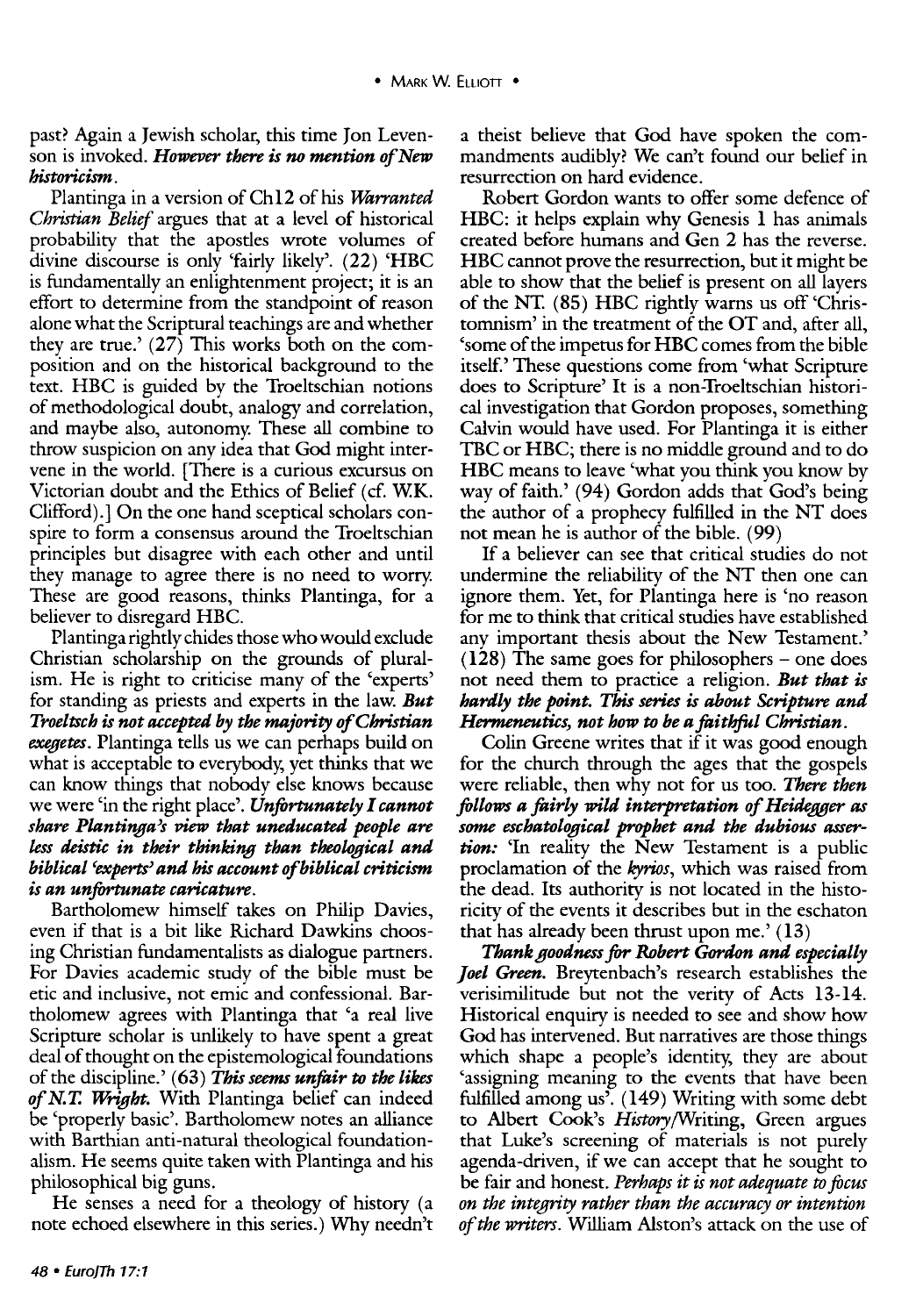the 'criterion of dissimilarity' is not without merit, but seems totally unaware of how this criterion has been developed and challenged beyond recognition, as discussed in Gerd Theissen's work. Mary Healy's essay is informative without being all that stimulating. Peter Williamson does a similar thing in more detail while telling the story about the Pontifical Biblical Commission, which seemed to be alive to methods such as that of Paul Ricoeur's *relecture.* Williamson thinks that historical criticism is to be valued if it is shorn of its concomitant presuppositions; the 'Jesus of history' and the 'Christ of faith' should not be separated as they were in Bultmann (Cardinal Ratzinger's chief bogeyman.) He then registers the important point that has become a rallying flag for orthodox of all persuasions in recent years: 'While Christian faith is open to considering and learning from new historical data, faith is governed by the presentation of Jesus and his message expressed in the canonical texts. Catholic exegesis grounds its knowledge of God's action in human history in Jesus Christ on the testimony of Scripture and tradition, which it has accepted, rather than on historical research. This is because, in the last analysis, Christian exegesis is a theological rather than a historical discipline, whose ultimate foundation is revelation and faith rather than historical research.' (208)

Williamson shows how the literal sense is 'that which has been expressed directly by the inspired human authors' (no mention of authorial intention) and that this 'literal sense of some texts possesses *adynamic* aspect.' (215) There is a sense that PBC did not go far enough in condemning wrong presuppositions and wrong use of the method and the likes of John Collins go on believing that HC is neutral while a confessional approach is not. The passage from Rankean empiricism which still left room for divine causality, to a Comtean positivism, which did not, to the Droysen-Dilthey-Gadamer idea of history-writing as a conversation with the past in the light of a life-tradition  $-$  all this is well sketched by lain Provan. 'Whatever the value of archaeology; then, in filling out our picture of the past, we repeat: history is *fundamentally* openness to acceptance of accounts of the past that enshrine other people's memories.' (249) He rejects Collingwood's model of the historian as a lone-ranger not wanting to rely on the testimony of others. There is a long and useful section on the OT histories of Thompson and Grabbe as privileging the ANE accounts over the bible, as though the former were more 'balanced' in their reporting, and concludes

by echoing Halpern's claim that history can only be based on testimony and not predictability: 'history is the telling and retelling of unverifiable stories'. (263)

Murray Rae observes the delight, common in both modern and postmodern historians, in disengagement. Spinoza despised the use of biblical narratives or any narratives in order to understand the eternal which is learned from reflection on self-evident axioms. Jewish and Christian faiths were thus historicised and seen as myths. With Vico history did not have a purpose, only an inner necessity. Lessing wrongly equated our distance from the past in terms of experience with that in terms of knowledge  $(274)$  and the latter might do especially if we follow Gadamer; Lessing was demanding too much certainty to take the step of commitment. Troeltsch did make history a means to an end, that of a 'dogma other than that of orthodox Christian faith'.  $(279)$  In the bible a fictionalizing tendency is subordinate to historical reference, as Francis Watson has said. Creation out of nothing means that creation is temporal. The purpose of history may also exceed our expectations, and a belief in history implies one in human accountability (so, Derrida). The history of Israel starts with Abraham who does not descend from heaven, like a mythical figure *(presumably it* is *also important that Jesus had a history in his early lift, etc.)* But his was a particular life that had universal significance; and so too might ours. This is a masterly essay. *What I cannot quite understand* is *why Waiter Sundberg*  is *allowed to have another go at the same subject: Kierkegaard for him can be used as an antidote to Lessing. This is not a bad attempt but one feels it covers the same ground as Rae, only less well.* 

One smiles when one reads the disarming comment of C. Stephen Evans (321): his full defence *(The Historical Christ and the Jesus of Faith* (New York: Oxford University Press, 1996) of the church's classic way of reading the NT as history 'has not called for the critical notice of any kind: it has simply been ignored.' (321) His point is to argue that a common starting point for reading Scripture can be discerned, even where the ensuing interpreters differ in their results. He speaks of the Rule of faith as the content of the main creeds as defined by the 'early' ecumenical councils or (cutely) CS Lewis's 'mere Christianity' which is 'more like a hallway or common room that various churches share.' (324) Quoting from his earlier monograph mentioned just above: 'The history of New Testament interpretation strongly sug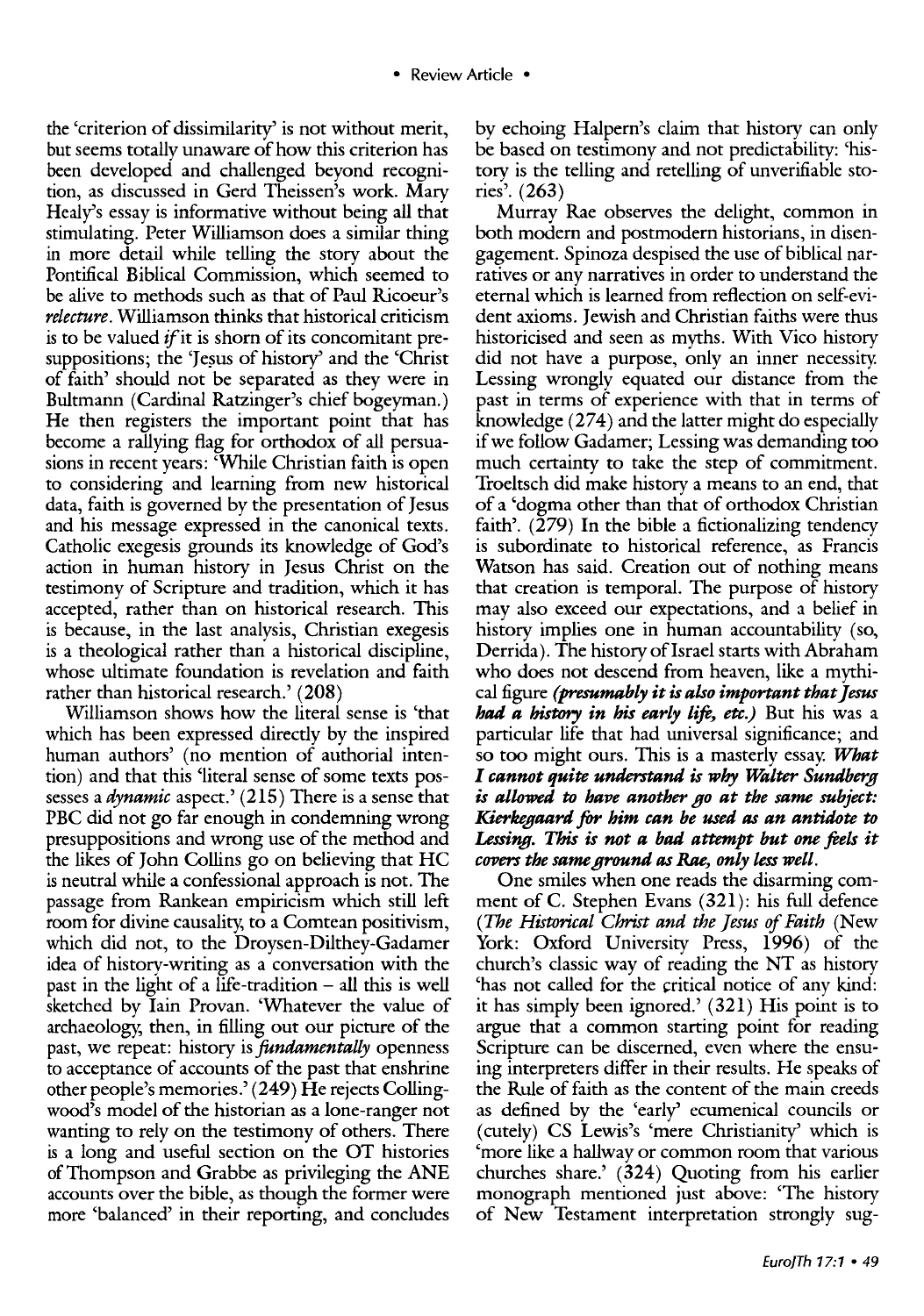gests that the New Testament under-determines its own interpretation.'(325) With a nod to Stephen Davis, the creedal lenses are provided by the Scriptures themselves; they are not alien to the Christian faith. And we certainly don't have to approach the evidence to establish faith without faith, as Swinburne would do. The Scriptures for the non-evidentialist account do not provide evidence for faith to rest on but 'are part of the means whereby God creates faith in those who come to know "the great things of the gospel".' (333) In Plantingan terms, if there is a 'ground' then it is the circumstances in which God creates faith, and that includes the Church

For Greg Laughery, in a fine, well-researched article, Ricoeur in a postmodern climate can be feted as a hero for his insistence on the historical in the bible  $-$  it is a public truth touching the real world. Trace, testimony and *representance* matter to him. There is a useful deployment of Ricoeur's late work *La Memoire, IlHistoire, IlOubli,* especially in his tussle with the 'postmodernist' Hayden White.

David Lyle Jeffrey shows how the Aeneid's metanarrative was linear in a way that the Odyssey was circular; it was more about destiny than selfdiscovery. He likes Tom Wright's notion that the Christians metanarrative is public truth and not about a God rescuing people *out* of the world, and heartily agrees with most of the project, but wants to issue a caveat.

'I am less sure than he is that the pilgrim journey to which Galatians and Hebrews invited its Christian readers is not, after all, toward a celestial, rather than a restored earthly Jerusalem...There is a strong hermeneutical sense in which Hebrews is a recapitulation of Galatians.' (378) The two letters get slight treatment by Wright. One should not allow to think that our destination is not beyond history.

*(One wonders just why Tom Wright was not invited to receive the treatment O'Donovan got in Volume* Ill., *although the essay by Bartholomew and Goheen in Volume 5 goes a long way*) *Lyle Jeffrey is rarely anything but stimulating and here he does not disappoint as he tells us: Don't be bewitched by history!* 

Möller's article is deep and technical but there is just a sense that it is just too much an introduction into recent scholarship on the 12 prophets without really that much hermeneutical considerationsthese are more anecdotal-e.g. Lohfink's attack on 'pan-deuteronomism'. How different is the concept *'Fortschreibung'* from the Childsian 'aggiornamento?

Seitz comments on Von Rad's inability to go beyond P and J to the final form. Rosenzweig's Rabbenu-Redactor could have been fitted in with the collation of the witnesses by Christ. The canonical approach can now be taken beyond Childs' final form of each book-approach to consider the history and the theology of how sections of the Tanakh came together. 'Jonah' is viewed by Seitz as taking a special place in the Twelve, but a place that is on the way to Nahum. Exegetical insights jump out at many corners and the sense one has is of something fresh and alive. Neil MacDonald stresses, what he part-learned from Childs, the 'ontic priority' of the early chapters of Genesis. God created and acted in the world 'by respectively determining himself to be the creator of and actor in it'  $(489)$ 

Volume V is titled *Out of Egypt* (2006). This title comes from one of the trickier verses for biblical theology, that of Hosea 1: 11 which gets 'misquoted' in Matthew 2:15.

Bartholomew asks: What about Childs' seeming indifference to matters of historicity: is this antifoundationalist? Perhaps, he thinks. Gerald Bray then makes the point that the fathers produced an account of biblical ontology since creation was central. *However the necessity for this seems denied by many of the articles which follow!* 

The account of Charles Scobie's *Biblical Theology*  by Karl Möller (who writes marvellous English) is largely positive except for a suspicion that the categories of organisation might not always come from the bible itself. The fact remains that much of what Scobie does is intellectually underpowered in a way that gives Biblical theology a bad name. But Möller thinks that to be true to the bible, theology should have a narratival rather than a theoretical character, as McGrath and Goldingay concur. *But first, is the bible fundamentally narrative anyway and second, is it really the case that theology is too often guilty of describing 'states of affairs'? There is a footnote on p59 reftrencing Oswald Bayer but it is not clear that Bayer is not actually contradicting Mol/er's case by looking for a poetological ontology. By the way, why does Scobie in quoting George Herbert put [sic] after 'the constellation of the storie [sic]'? Does he think that Herbert didn't know to spell?* 

Möller is anxious lest biblical theology, forgetting its 'second-order role' take the place of the bible in the church and try to be too ordered, and it should be more like a map for navigating the biblical landscape. *I'm not sure about this metaphor.*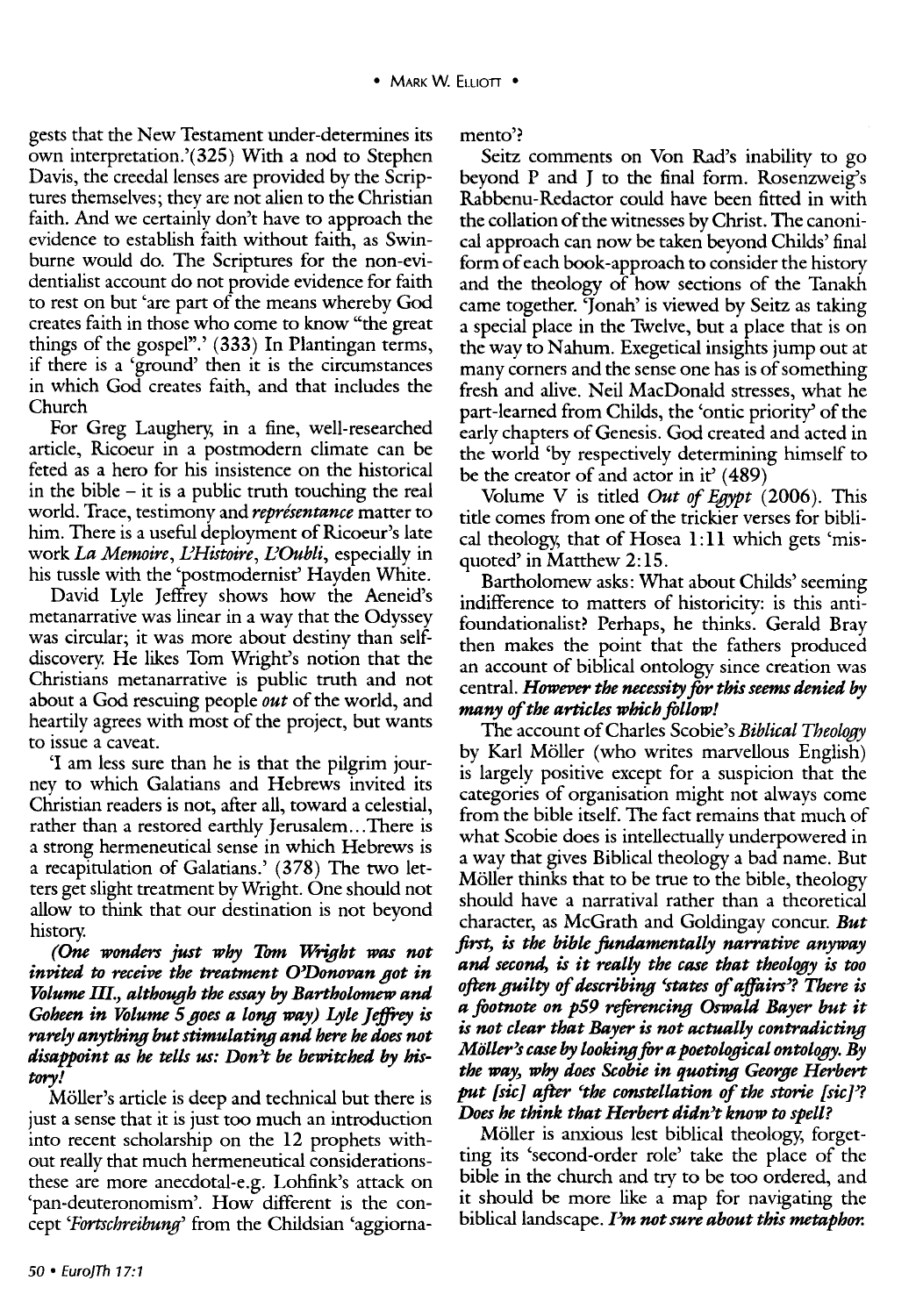*Just what is the landscape to which the bible* is *the map?* In any case the preaching of the church need not tame the bible.

Francis Martin does well to point to Romans 12:3 for the origins of the idea of 'the Rule of Faith' and the 'analogy of faith' in 12:6. It is slightly confusing when he invokes the writer François Martin (no relation!) *The Husserlian approach's benefits (learned from Robert Sokolowski) are not*  very *adequately brought out. Indeed I am not sure this essay fits well into this particular volume, as it is* more *about hermeneutics than biblical theology.* It is great to have an introduction to Marco Nobile's Italian OT theology and the controversial Bonhoefferian *bon mot:* 'whoever wants to be and to feel too soon and too directly in a New Testament way, for me is not a Christian' (92), a text introduced by Erich Zenger (the essay 'Zum Versuch einer neuen jiidisch-christlichen Bibelhermeneutik', in *ThRev*  90 (1994), 274-78 is significant.) Institutions are founded by the ophany and struggle  $-$  this is interesting but it seems to serve some parts of Genesis and Ezekiel better than other. Nobile appears to have laid out the two different hermeneutics to the same bible and concluded that the Christian one is fuller, better  $-$  always a difficulty with a 'Rahnerian' approach', while we are called now to hear the Logos in the OT together as Christians and Jews. (98)

Chris Wright joins in a theme which has been serving almost as a biblical theology for the likes of E.. Schnabel and C.Stenschke; moving Christians from grasping 'the biblical basis of mission' on to 'the missional basis of the bible' (103). Mission, perhaps even more than 'God' is what the bible is all about. One might also call it recovering an eschatological reading, based on the reality of God as 'missionary as implying his authority to the ends of the earth and what he wants do with the church, moving on from messianic to missional hermeneutic. *Wright's essay* is *a fine piece, inspired by the idea of God's self-sending into which the church must step.* He concludes by observing that any hermeneutical framework will always distort the ground of Scripture and not include everything.

James Dunn has re-issued the English original of the 1995 contribution to the Dohmen/Söding book (which does not get listed in the biography, but presumably is *Eine Bibel-Zwei Testamente.*  There is a lot of sense and the asking of good questions, but it seems a bit dated and does not advance things much. Richard Bauckham's searching critique of St Andrews colleague Nathan MacDonald's dissertation, with help from Gnuse, De Moor and Sawyer and the a number of pages on Monotheism in the NT is all interesting if a bit overdone. MacDonald's wish to preserve Deuteronomy from the covering of an 'enlightenment construct' is admired yet challenged in its key claim that 'Deuteronomy does not deny the existence of other gods. I have heard W.Moberly (MacDonald's *Doktorvater)* interpret the *shema* in a similar way, as to do with YHWH's *uniqueness.* The point seems to be that YHWH means business in a unique way. Bauckham thinks this underestimates his objective uniqueness, 'even independently of Israel'.(193). This comes after some exegesis which would suggest that ontologically YHWH is in a class of his own. Having shown the need for biblical scholars to take more time on theological conceptual analysis, Bauckham goes on to demand a biblicaltheological account of these texts in the light of other OT texts (canonical context) and these texts as informed by a history of religions account. 'As in the case of the historical Jesus, I would be reluctant simply to let history and theology go their separate ways .. .'(198). De Moor's more conservative proposal (exclusive *El* worship among proto-Israelites as the origin of monotheism) is preferred.

Stephen Barton writes that the belief in the unity of humankind is predicated on that in the unity of God: 'the unity of humankind is, theologically speaking, a matter of revelation: it comes to us as gift. It is an invitation to share in the life of the God who is One.'(256) Peace for the nations requires communion in the church as a link between Christ and the Spirit and the world, while being self-aware about tendencies. I warm to the sensibility of Barton here, but wish for a bit more clarity.

The less clarity, the more need for hermeneutics to stretch to show how, in this case Zechariah 14(*'obscurissimus liber'* – Jerome) can be made to relate to the rest of Scripture, or, to be precise, as Al Wolters puts it, 'its relationship to the grand narrative of Scripture as a whole.' ( 263) To aid this we get Theodore (grammar and non-Christological typology) setting up Zerubbabel vs Gog, and the Maccabees vs Antiochus; then there is Didymus (spiritual interpretation which takes words and finds other passages where they can speak of impeccably orthodox theological truths); and finally Jerome who sees the purpose of prophecies to be Christ and the Church. Wolters judgment that *] erome too foils to see the historical reference of this prophecy fully enough and resorts to allegory, seems a*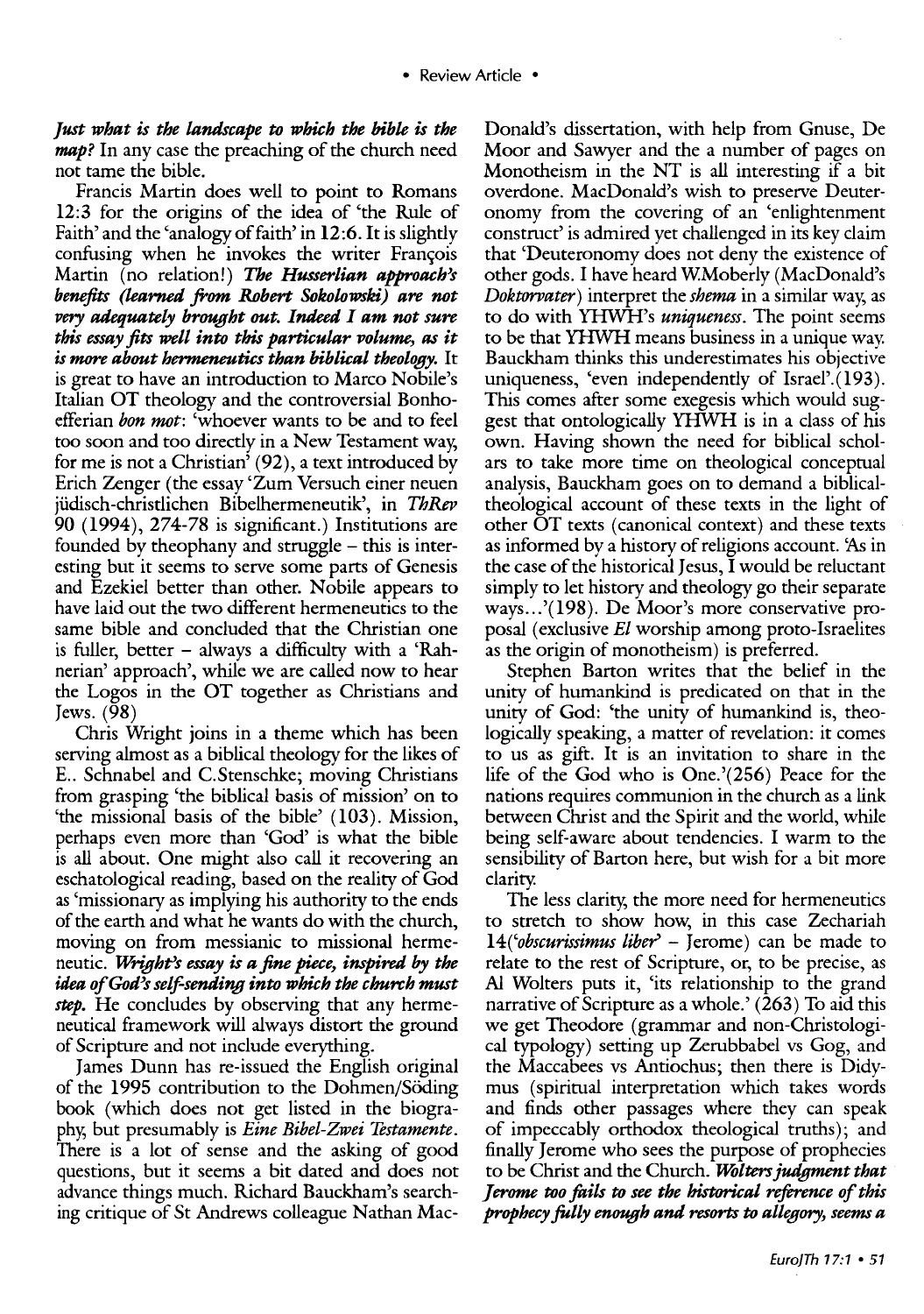*bit unfair.* Then there are modern commentators who are nevertheless open to Zechariah's fulfilment beyond OT times (Unger the premillennial dispensatonalist, van der Woude's general pastoral application of the principles Zechariah is expounding, E. Achtemeier's emphasis on an eschatology inaugurated with Christ's resurrection). There is a wise point learned from Theodore 'that the use of figurative language does not somehow compromise the ability to tell the truth about historical states of affairs.'(284) There is also the possibility of multiple fulfilments of prophecy. *This is a nice study in the history of exegesis.* 

William Dumbrell's essay is long and painstakingly exegetical but not especially ground-breaking research. It all serves a conclusion, arrived at by other authors here, that Christians are no longer under the law of Moses and that while biblical exegesis needs to know biblical theology, 'this latter is itself an understanding of the progressive implementation of God's purposes through history.' (310)

Andrew Lincoln observes how the new sense of the use of the bible in the church and the general interest in reception and interpretation in literary theory has encouraged theological readings of the bible. He then moves immediately to Hebrews. This author saw his task as primarily pastoral application of the OT in his communication of scriptural truth to his audience. The writing of Hebrews as creative is informed also by a philosophy of Jewish temporal and Greek vertical eschatologies. It recognises that the new in Christ remodels what OT Scripture means, while of course the OT gives us an authoritative interpretation of this new thing. Preachers should preach OT and NT texts together more than they do. So *for, so good, although* we *might hear warning bells ringing in the stress on the 'contingency of Hebrews'. The controversial moment comes three pages from the end,* at p333. 'If Hebrews can relativise and critique parts of its authoritative Scriptures in the light of what has happened in Christ (see above), should not any biblical theology that adopts its approach be prepared to critique and relativise parts of its Scriptures-including now, of course, the New Testament, in the light of its central confession about the gospel of the crucified and risen Jesus?' It is (as a justifying footnote explains) about judging the bible by the standard of Christ, not a new one of our own, but that fulfilment in Christ's 'not-yetness' allows room in the Spirit for doing some of that fulfilling! 'It also entails that the fulfilment in

Christ has both an 'already' and a 'not yet' aspect and that the specific implications of this for later settings remain to be worked out by responsible interpreters under the guidance of the Spirit.' *That will include a criticism* of *Hebrews* for *giving hostages to fortune (or the history of interpretation) in its over-readiness to claim the finality of Christ and not just his fulfilment which was roughly simultaneous with a Jewish 'supercessionism' regarding the OT (from cult to synagogue).* 

Trevor Hart nicely draws attention to how Karl Barth re-worked his doctrine of baptism in the light of NT evidence and provided a systematic yet 'open-textured' and even open-ended, provisional theology with plenty of 'eschatological reservation'. Systematic theology, as it tilts at the issues of the day need to kept honest by a biblical theology which works from the bible's agenda. While of course it would be hermeneutically naïve to conceive this as a two-step movement of first, a descriptive biblical theology, then a normative systematics. But the latter has the task of making sense of Scripture for our place in culture.

John Webster writes on the clarity of Scripture with special attention in the small-print section to Luther, Zwingli and especially Bullinger with his controlling notion of'the history of the proceeding of he Word of God.' Inspiration takes place in the divine use of human authors and their speech to become sanctified or holy. The texts have an ontology, 'they have a measure of durability and resistance and can be spoken of in se. They are more than a score for performance, much more than an empty space for readerly poetics.' (366) It is a unique communicative action, one that does not belong to general hermeneutics. Clarity with the help of the Spirit serves efficacy as scripture gets caught up in God's revelation and a communicative presence; but it is the words themselves which receive that clarity as God uses them.

Rusty Reno shows how the patristic-era exegetes like Origen and Chrystostom did not feel they had to *explain* scripture and draw out abstract lessons from it. For Reno it is Protestantism's fault for being less than detailed whereas Chrysostom refers the text to the Christian practice of prayer, reflection on the liturgy. 'To my mind, the distance between the literal sense and theological abstractions is the single greatest failure of earnest and well-meaning attempts by modem exegetes of the NT to produce theological exegesis.' (39lf). So it is better when Roy Harrisville on Romans 8:26 uses the phrase 'cruciform life' rather than 'redemption'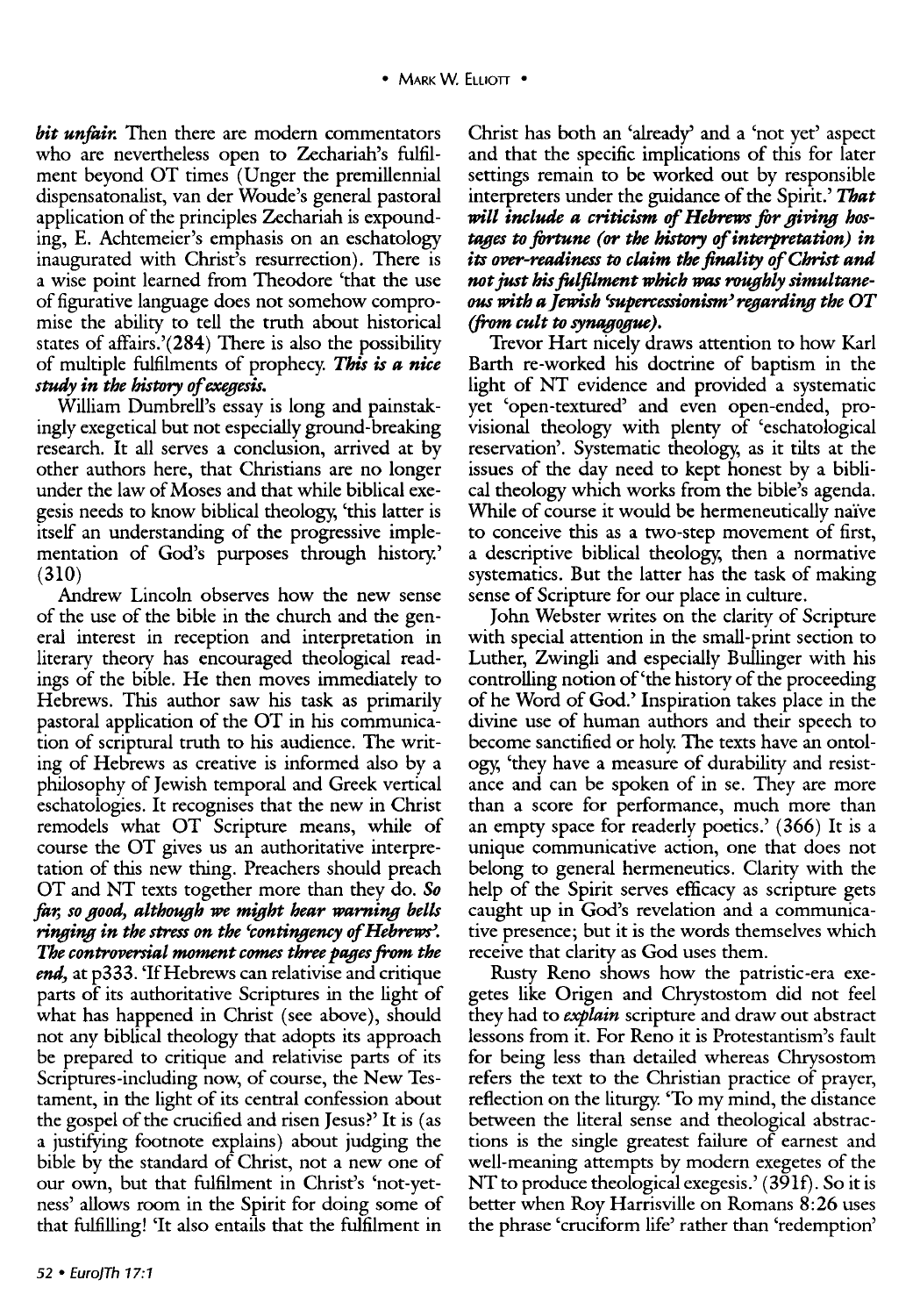or 'eschatological'. It means using the plain sense of the text to allow Nicene personal Trinitarianism to shine through. Reno mocks Brueggemann's phrase: 'it is human agency in the service of Yahweh's solidarity with Israel.' (395) This should be contrasted with the example of Gregory of Nyssa, who, on Exodus 'does not draw away for the semantic particularity of Exodus.' ( 396). Theology is not a result but a method of exegesis. Reno even takes issue with Childs' following the sign's witness to the *res.* 'Childs assumes that true theology must move from 'description' of what the text says to 'analysis' of its subject matter, and this subject matter is formulated with the abstracted and scriprurally thin concepts that characterize so much unsuccessful theological exegesis.' (399) Childs is more concerned with the biblical view of justification rather than how to reconcile Galatians with Leviticus. *This is a very worthwhile and stimulating paper.* 

In Stephen Chapman's 'Imaginative Readings of Scripture and Theological Interpretation', the author fears that there is too much subjectivity and too little intellectual rigour in recent approaches which try to make Scripture sound meaningful. The Church fathers were right that for understanding and being touched, study is required. Imagination is good if it helps us stick closer to the text, but not if it would stand in its way. It must be like Bach using Ernesti yet then using his own music to touch the present, or the preacher using historical criticism in Moby Dick only to rise above it. *I fear he misrepresents L. T. ]ohnson on p433, unless ]ohnson is saying that the lack of mutual need of historical reconstruction and theology is mutual.*  Chapman likes Kierkegaard's Fear and Trembling: 'if the theological interpretation of Scripture is to find a receptive audience  $-$  if it I to touch hearts as well as minds - it will need to be just as direct, every bit as imaginative, and similarly sly.  $(441)$ *Yet how does this accord with 2 Cor 4:2 about non-sly communication of the gospel?* 

Charles Scobie outlines three stages of biblical interpretation in preaching: Historical context - canonical context - hearers of the sermon. The work at the 2nd stage can overcome the damage done at the first and form the agenda for the third.

#### Vol VI: Reading Luke: Interpretation, Reflection, Formation (2006)

I consider myself ill-qualified to evaluate a book

born out of Lukan scholarship so I shall confine myself to what I see to be a few important features:

There is an introductrory essay by Tony Thiselton which works more as a response or vote of thanks to the papers. In passing he makes his point (in criticism of the early volumes of the Blackwell series 'Reception history is not simply a description of any or evey example drawn from a history of interpretation.' ( 42) *By this I think he means that ]auss was more interested in the performances and discontinuities, but* I *would a'llfue that this is exactly what the Blackwell series is interested in!* 

Scott Spencer complains about the traditional bracketing out of theology from NT Introductions, and despite Wenham's concern that there has been an over-reaction, thinks that no establishing that Luke was an eye-witness makes his account 'objective'. Spencer wants to insist on the importance of God and the Holy Spirit for Luke. Spencer thinks it is important not to be distracted by possible historical influences on the text as Luke wrote it, but should follow the text 'informed by the principal symbolic 'scenarios' structuring Lukan society (not events, but more Neyrey's codes, relations, boundaries.) Yet he only gives us one short paragraph of how this sheds light on theological matters: to understand God as Heavenly Patron, Honored Patriarch and Holy of Holies) and the resonance between Christ's suffering status and that of the Ethiopian eunuch in Acts 8:33-35 *(although why the eunuch should be regarded as 'suffering' seems like eisegesis to me.)* 

David Moessner tells us that Luke's Gospel, as all books of the Hellenistic era, is complete in itself with a *diegesis* in which meaning was conveyed by arrangement, and so the significance of Jesus' death as the saving event is not lost by seeing it as only a mid-point stage in the whole of Luke-Acts.

Jesus' parables about. money are not about money according to John Nolland, pace David Holgate. This is affirmed and then qualified by Stephen Wright on account of the realism of the parable; it is about people first, though not about wealth and possessions, narrowly conceived. It is more than just a simile -it is a story whose details are to move us ethically

Wright skilfully manages to build on Nolland's essay and take it further: 'the primary way in which this parable works is by inviting its hearers into a realistic world so as to motivate and inspire a readjustment of their own vision of the world and their behaviour within it, rather than by 'revealing'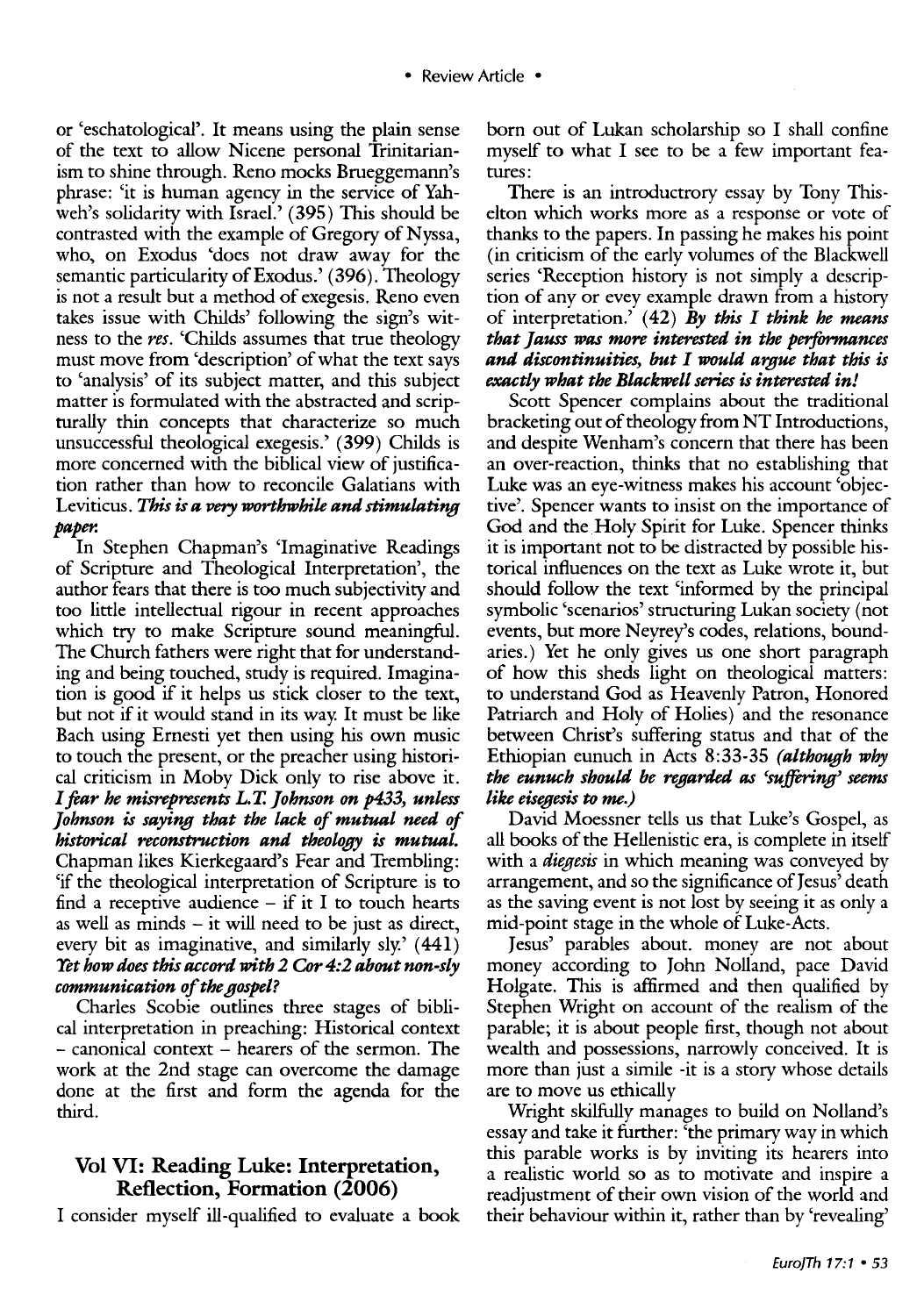or 'arguing' something about God...' (223) For Luke in turn, the parables function as 'the gospel in miniature' Ricoeur's dialectic of intention and exteriorization of the text is the hermeneutic Wright prefers, in this valuable essay. Canonically we should expect to understand the parable better than Luke, though the implication is that Jesus is bigger than all meanings.

Max Turner, building on years of scholarly endeavour, judiciously concludes: 'Luke does not *explicitly* connect the Spirit with the broader soteriological functions which John and Paul elucidate. But his broad, dynamic, individual and corporate, highly experiential view of the 'salvation' of God accomplished in Acts *demands an explanation* as to what immanent power of God could achieve such a result.'(287) The early Dunn was simply wrong to think that only Jesus and not the disciples through his presence had this experience, but the experience of the Spirit is an experience of God and therefore salvific, not just a *donum superadditum.* 

I don't find the 'theological' chapters by Hahn, Scobie and Bartholomew/Holt quite so illuminating, but that might be my loss.

It is welcome that there are three chapters at the end on the Reception of Luke's Gospel. For some reason the great F. Bovon refers to Andrew Gregory's work in the 2nd century but wants to go further: the allegorical Gnostic interpretations ('a source for authors wishing to create new stories') were responded to by the orthodox ('commentators to interpret and explain') and Luke was to be read as part of a fourfold gospel (396). Gregory himself in a responding essay underscores this last point to show how the 2nd-century church was clear where the traditions about Jesus had become enscripturated. The canonical gospels are 'authoritative witness to the world behind the text', where Jesus is to be found 'and that a Christian reading of Luke must treat it as pointing to something behind its text rather than as an end in itself.'  $(410)$  Gregory nicely points to the importance of the oral 'living' tradition and that of the canonical gospels, although in his contention that the resurrected Jesus is not the same Jesus as 'the historical Jesus', despite there being some continuity, in saying 'there is continuity between Jesus born of Mary and Jesus who was raised from the dead and remains alive today, but the two are not the same, and neither is identical to the historical Jesus whose life and teachings historians seek to reconstruct today', *he seems to confose that which* is *reconstructed with that which the resurrected Jesus implies- that* is *no adop-*

#### tionist <Son *of God come* lately~ *but a pre-existent Son of God in the* womb *of Mary to the cross and beyond.*

Joel Green's 'Afterword' informs us that we have lost the literal sense in a variety of opinions as to what that might be. The canonical approach demands putting Acts after John, not so that 'Luke-Acts' nexus is ignored but that it is not absolutised. Green actually sees much mileage in 'Luke-Acts' and nicely writes: 'Given the way the third evangelist has written the story of Jesus into the story of the Septuagint, the way he has written the story of the early church into the story of Jesus, and the way he has reached an end to this narrative without bringing closure to the story of the actualization of God's purpose in history may provide us with clues as to how best to read canonically in this way.' (441). More generally with N.T. Wright he calls for a theology of history to be attempted. Yet of course there are still theological questions about the significance, such that 'the essential truth-claim lies above all in the claim of this narrative to interpret reality in the light of God's self-disclosure of God's own character and purpose working itself out in the cosmos and on the plain of human events.' ( 443) A rule of faith demands doctrinal orthodoxy but also Christian orthopraxy in reading Scripture, and to that end looking at the history of impact of embodiment is welcome. We are to make full disclosure of our methodological commitments while preparing ourselves to listen and yield to the text. Also Eco has shown Green how meaning is plural though not limitless, and Green ( 448) shows that a theological reading of Scripture has the text in final form and as a whole, with a recognition of the cultural embeddedness of text, the canonical address and the witness of Scripture seen in its effects in the church, doctrinal formulations included.

#### Vol VII: Canon and Biblical Interpretation (2007)

By volumes 6 and 7 Tony Thiselton has stepped in to the breach in contributing the Introductions. Thiselton may be wrong to see too easy alliances between Childs and James Sanders (canon formation according to the need of the communities) or Waiter Moberly ( a canonical 'way of reading'). To what extent can it really be said (7) that Childs's Exodus commentary anticipates Jaussian reception history according to which: 'The literal sense is not merely the semantic or linguistic level of meaning alone, but an *actualisation* of the text for each successive generation of the community of faith based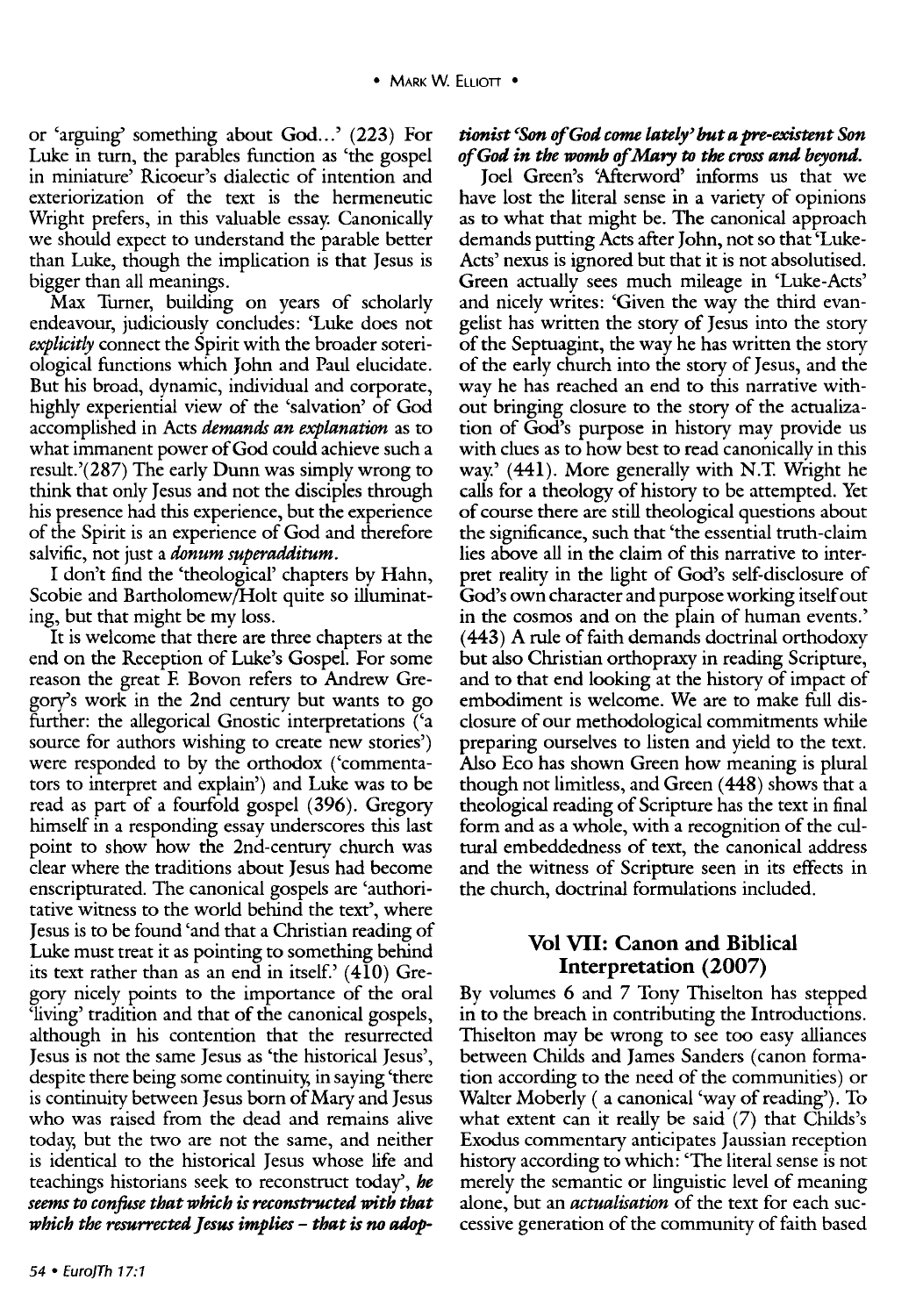on the linguistic meaning in its canonical context'? *For Childs surely the reality lies between text and res* as *one which is the active partner. As* Thiselton reports Seitz, it is about text and *truth* while allowing both to surprise us, to take the initiative. Thiselton is honest enough to admit he has not been able to read Chapman, Chris Wright and Stephen Dempster. He does well to warn the reader that Lemcio's 'Gospels good and theocentric/ Paulines bad and Christocentric' is at best *iibertrieben.* Thiselton as a hermeneut makes sure in his concluding comment to remind *ps* that plurality of interpretations need not mean Babel or incoherence, but that Bakhtin-like, it leads us from one frequency into the fullness of the rainbow (my metaphor!)

Childs' essay (already published in *Pro Ecclesia*  2005) begins with an outline of the theological bankruptcy of the use of the canon idea in Anglo-Saxon circles and ends with a discussion of German scholarship. There is a reference to the important essay by Söding in *Th Rev* 2003 where he worries about Dohmen's tendency to miss out the realities by too much attention to author, text and reader. The 'new Germans' (mostly Catholic with Janowski, Rendtorff and Oerning also mentioned) have been interested in theology, church and the canon (not merely its formation) as well as Jewish reading. Yet perhaps attention to hermeneutics does not guarantee a theological reading, especially one which would pay attention to Christology and judgement, and using the canonical approach as one hermeneutic for reception amongst others just will not do.

Chris Seitz echoes this point when he writes: 'The area calling out for greatest clarity,at least in the guild of biblical scholarship, is just what is meant by the turn to *theological interpretation.'*  ( 104) One is reminded of the words of Jesus : 'we piped but you did not dance'. There is pressure from the plain sense and not just the odd proof text towards 'finding the Trinity therein'. The text is our 'adversary' as other, its wildness in its overweeningness, as we struggle to make these connections. Seitz insists on the text of the OT being something akin to that of the Hebrew bible since it is something the Church has *received.* There might be some unclarity about where canonical dosing stood at the time of the NT: was it two-part, threepart or four-part?(96) Seitz makes the point that for the LXX to count, Augustine had to defend a theory of *inspired* translation. Last he takes aim at the speech-act theory as being too abstract and dehistoricising and also at Richard Rays's project for

allowing the NT to swallow the OT.

Farkasfalvy's essay is a sound and cogent account of how in the second century the four-fold gospel stopped a Marcionite reduction of Christianity to an idea. E. Lemcio re-visits the ground for which he finds few dialogue partners, that the four Gospels need to be the major partner in our theology of and from the NT: it isn't, e.g. all about Jesus' death and resurrection. In fact Jesus's death was not all that significant. What did matter was his manifesting the Father to the world. It gets bolder on pl38: 'He was not sent in order to die. Neither his death nor resurrection achieved anything.... This prophetic calling tends to be obscured when the richly textures text is overlaid and flattened by a royal or messianic Christology, as Croatto has recently argued.' (141)

Stephen Evans' essay is about whether the question of pseudonymity matters very much. But he thinks 2 Peter was by Peter, just as all the NT books were written by those who thought of themselves as apostles. Kierkegaard gives him a clue here.

Stephen Chapman argues for a canonical view of inspiration which takes the Incarnational analogy very seriously as has Peter Enns in his *Inspiration and Incarnation. He does not seem aware of ]ames Barr's criticism of Barth's use of the analogy in The Old and New in Interpretation and the agreement of PR Wells on this (James Barr and the Bible)* He admires Vanhoozer for abandoning speech-act theory of inspiration  $(185)$  and for coming round to seeing canonization as the providential process of becoming Scripture.

#### Vol VIII: The Bible and the University (2007)

*There is to my ear a slight discord in what Bartholomew writes in the preface and William Abraham echoes in his paper: it is all about paying attention to Christ (which all accept) and recovering biblical literacy anti seeing these two things as almost the same thing. Are they?* The SAHS project rightly refused to leave faith 'at the door'. Biblical studies has operated 'too much in isolation from the other intellectual disciplines of the university' (Lyle Jeffrey, 2) There is a pronounced dislike of the Humboldtian making the theology department into a self-referential world of its own. What is the alternative? D. Lyle Jeffrey traces the Judeo-Christianizing of Hellenistic culture. *(Extra 's' s seem to have crept in to the name ofRobert Wilken on* p4 *and the Latin homines, although that it what my spell-*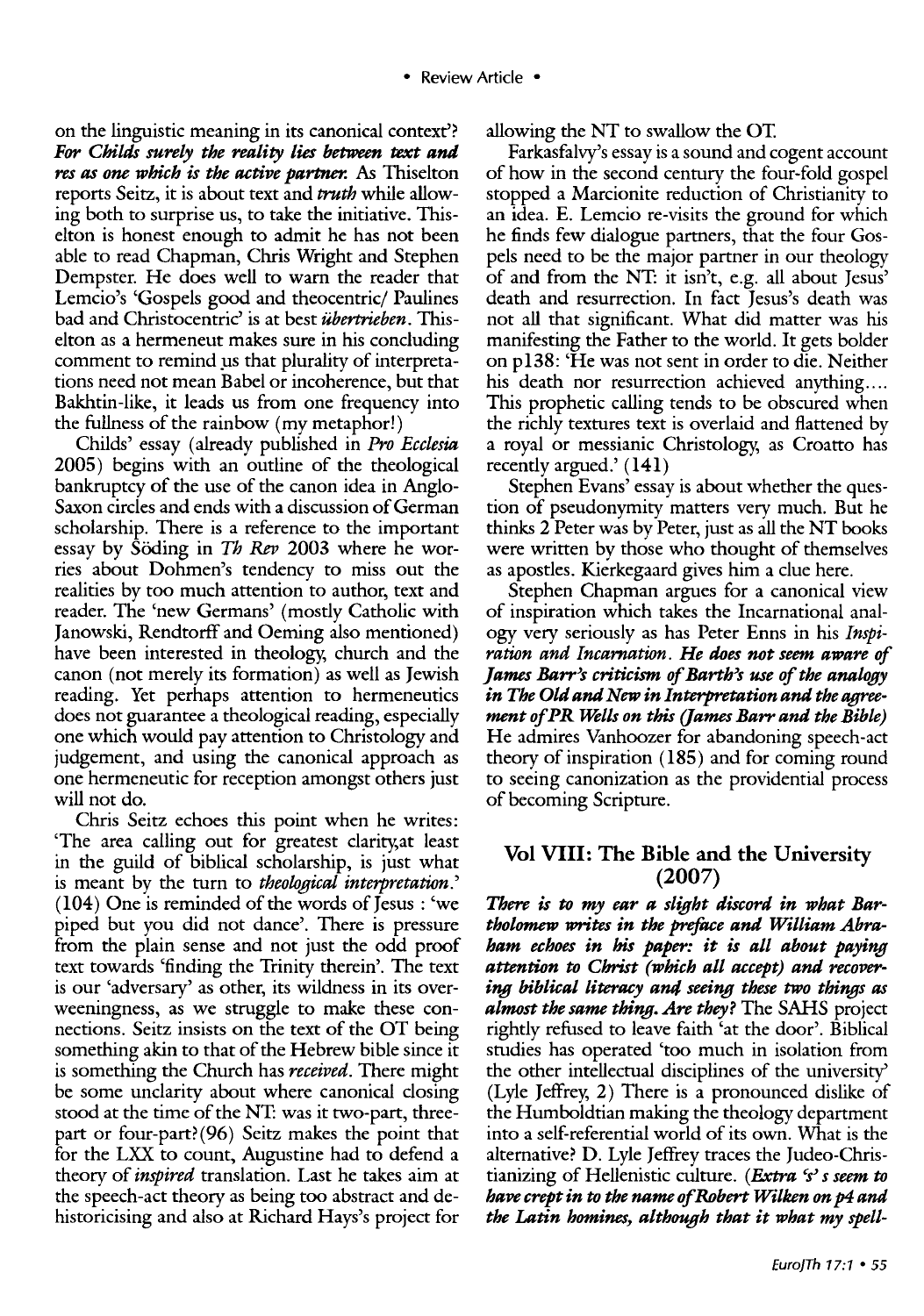*checker wants to do with it too!)* Ricoeur also gets mis-spelled  $(11)$ . More importantly, is Boethius's Lady Philosophy really Lady Chôkma of the biblical Proverbs, as Lyle Jeffrey claims? As often the angel is in the detail: in what way did Bonventure turn the learning hierarchy of the seven liberal arts around? Was it that they were not to be worked through in order to qualify for theological knowledge, so much as their already receiving theology through the study of creation, even if the arts can be traced back to 'the ultimate soured of our knowledge, human and divine, namely Scripture as articulated divine Word' ( 8)? Or in Martianus Capella (not Cappella) 'the predominant riches of the biblical stadium to become a constantly flowing fountain, irrigating all of the other arts.' In other words all knowledge (all discourse?) is Scripturesoaked, even when or perhaps most supremely, when the Bible is explicitly under attack; as in the case of Goethe. Yet he admits that biblical illiteracy is rampant and we need to learn from Mary whose preparation came from reading Scripture (at least in the imagination of the Flemish painter Campin whose depiction of the Annunciation adorns the front cover of the book.) However, there has been a loss of an anchoring central story since Matthew Arnold. 'The problem is that readers so bereft cannot relate any of these imaginative works to a coherent cultural conversation or ongoing dialectic across the disciplines, in which all the major works play a part. To put this in another way: such readers cannot 'see' the degree to which the greatest texts in English literature are already part of a conversation whose dialectical *'in principium'* was a Word from God'. The biblical canon *is* the rule of recognition for all subsequent canons.

Dallas Willard laments the state we are in. The myths which are seen to be behind Christianiry as an oppressive institution are replaced by all-knowing secular myths. Yet only Christianity can give the big picture or story and a reason for being 'genuinely good'. The modern university cannot judge between good and evil, whereas 'the good person, on the biblical view, is the person who is permeated by *agape* love.' But in the secular university what belongs to tradition cannot be knowledge (there is a helpful overview of a number of 'why the American education system is literally worthless' e.g. by Marsden and by Reuben), preferring what is challenging and provocative to what is true, with research as a kind of 'social ferment' which promotes arrogance along with the false modesty of something only being 'true for me'. I

think the most useful part of Willard's chapter is his emphasis on the style of the bible as a gentle one and encompassing one, reflecting the character of Christ. 'It does not just state truths and invite us to verify and know them; it uses every possible mode of projection and presentation to draw us into the reality of which it speaks: image, story, art, metaphor, ritual, event, not just *in* the bible, but projected from it into the rich texture of life around it.' ( 36) Towards the end of this paper, Willard seems to oscillate between claiming all for Christian truth and realising that the latter is not 'scientific knowledge'.

William Abraham contends that there are other resources for theologians which function as means of grace, soteriologically not epistemologically The bible as one of these means does not suit what even the best-intentioned biblical scholars tend to do to it. *Incredibly naive statements are issued along the way:* 'The gospel becomes simply one more option among others rather than being the radical, transforming Word of God.' *It* is *always nice to have a scapegoat. That biblical studies has cut theology off .from its constitutive norm may well be an*  accurate diagnosis, but how else are we to hear from *that norm? Bart Ehrman's loss of foith* is *seen as the result of wanting too hard to find Christ through the Scriptures when all there is to learn is the variety of opinions about meaning. 'Rather than give us food*  for *the soul it offirs elaborate menus and recipes' (well there are healthy and unhealthy diets.)* Having just blamed theology at p52 he writes that Theology needs to reclaim Scripture. On p53 he deals with Gabler who had the right idea even if he didn't know how to put it into practice. 'Speaking of exegeting the apostles, he confidently notes that "it may be finally established whether all the opinions of every type and sort altogether, are *truly divine,*  or rather whether some of them *which have no bearing on salvation,* were left to their own ingenuity' The key phrase here is 'which have no bearing on salvation," a feature of the text which Gabler identifies with the truly divine.' *Abraham seems to think that* very few *biblical scholars are doing this, or that they would not know what was 'divine'*, whereas I *would imagine that the historically informed exegete*  is exactly the person to trust for a judgement on what *is essential and non-essential in the scriptural message.* 

Abraham wants to resist the bible as foundation in the sense of giving us facts, not as providing epistemological lenses. We should forget epistemology whether Scriptural or any other version,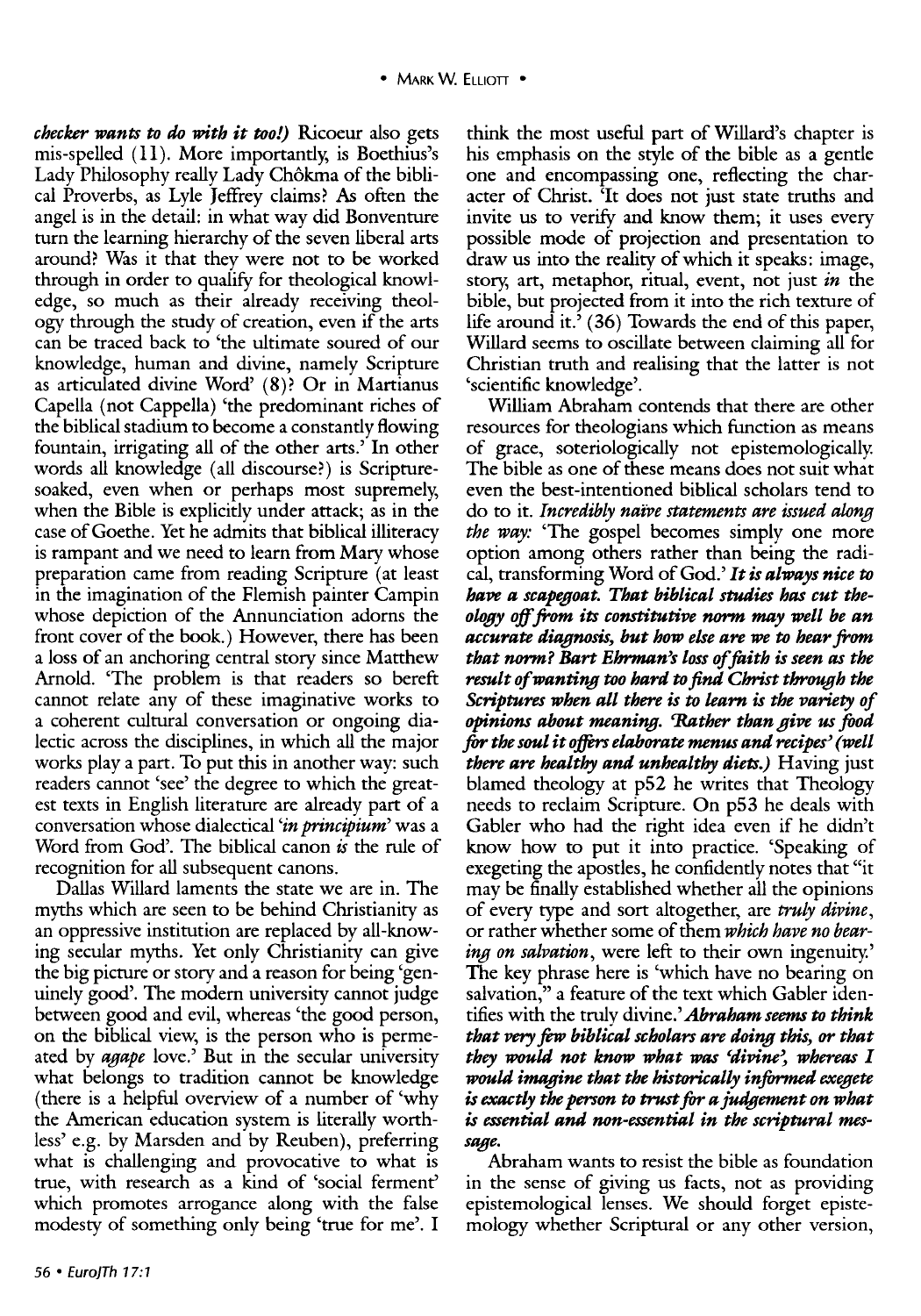theology should not be a slave to historical investigation or philosophical investigation for that matter. The theologian can affirm the great truths of the faith whatever history is saying. We should think of the canon in a life and wisdom-love giving way. 'Ancillary to this we need to develop a new sub-discipline I theology and philosophy, namely the epistemology of theology, in order to address the issues that first generated the vision of Scripture as a criterion of truth in theology'.

Al Wolters tells us that how we conceive of the relationship of nature and grace will determine how we interpret Scriptures like Proverbs 31 as to what biblical 'fear' means, or 2 Pet 3: 18 about the end of the world. His position is *gratia intra naturam* (which he contrasts with three other possibilities, including a caricature of Aquinas's position). Unlike Abraham he is clear that methodology and the getting right thereof through confessing our own philosophical presuppositions is crucial. On his model, biblical scholarship (like 'nature') is to be renewed by the 'grace' of theology' which reminds it of the unity of the bible, or at least the story behind it and helps to explicate certain biblical concepts, such as 'creation as separation': this however looks like the bible shaping philosophy rather than vice-versa. As grace to nature, theology should sit alongside, within other 'sister' disciplines.

With Scott Hahn and Pope Benedict XVI, theology in the bible comes out of a habitat of faith and worship (especially as even in the Platonic Academy) but scientific exegetes seem to ignore that and only wish to reduce it, explain it away. Faith is a legitimate source of knowledge and enquiry. Unless we see that Scripture is the product of the Church then we will not be so ready to interpret it ecclesially. For Benedict the Church is the 'living historical subject' of God's Word (91 ), or more fully from Spirit of the liturgy, 168, in the footnote: 'the faith of the Church does not exist as an ensemble of texts, rather, the texts-the words-exist because there is a corresponding subject which gives them their basis and their inner coherence. Empirically speaking, the preaching of the apostles called into existence the social organisation "Church" as a kind of historical subject.') There appears to be no felt contradiction in these two sentences; the words are a means to produce the life that is the church; events are the content of the Word. The Church is the place where faith from the past is brought into the present and oriented towards the future (95): theology lives out of the Church's remembrance,

as love seeks understanding. Benedict's *Principles of Catholic theology* witnesses to a high view of Scripture as normative theology. He favours a biblical theology of 'covenant'; this means that the OT is read as shaped crucicentrically so that the bible comes to speak through the liturgy in the eucharistic Mass. *In my view the argument rather loses its way in rhetoric as we come to the end of this account by Hahn. But it* is *a very useful contribution.* Glenn Olsen's is another Catholic convert who thinks that without a magisterium we will end up with a flux of interpretations; this is against R. Longenecker's view that the only sensus plenior allowed is when the NT does this with the OT. *Here there seems a bit of a confusion. When we look at the Church fathers it* is *not the case that we need to think of postbiblical events fulfilling the OT (Eusebius would be an exception here) but of Origen, Augustine et al thinking that there* is *fulfilment of the OT in the NT which the NT was not explicit about; the case of whether God was (e.g.) on the side of]oan of Arc does not really concern the fulfilling of prophecy as such.* In any case his point is that the magisterium can stop any claims about events in church history being ridiculous and partisan. He is appreciative of O'Keefe and Reno's 2005 *Sanctified Vtsion* as to the way in which allegorical readings are not imposing but discovering depth dimensions of the text, but reserved about their pre-modern/modern.

The essays by Robert Roberts and Robert Cochran are about as far as one gets from the flavour of 'Scripture and theology' throughout the whole project. Roberts writing on 'situationism and the NT psychology of the heart' makes use of various experiments in which people's true colours were exposed by being part of a group in response to a crisis or threat. He concludes that it was not just the situation that made 'good' people act strangely badly but that the unvirtuous dispositions were largely already there. Virtue is sometimes skin-deep when not personally chosen in an atmosphere of learning: Nero stopped being the good Stoic when the reason for behaving (his bullying mother Agrippina) died. Christians need to think for themselves and know themselves. A NT psychology offers the hope of transformation, a re-training of the heart in the church, just as Aristotle admitted that one could not hope to be virtuous in a city state that had failed. Cochran on 'the Bible, positive law and the legal academy' argues that power is not necessarily a bad thing (according to O'Donovan's Thomistic notion) and thinks that Christians should try to bring the law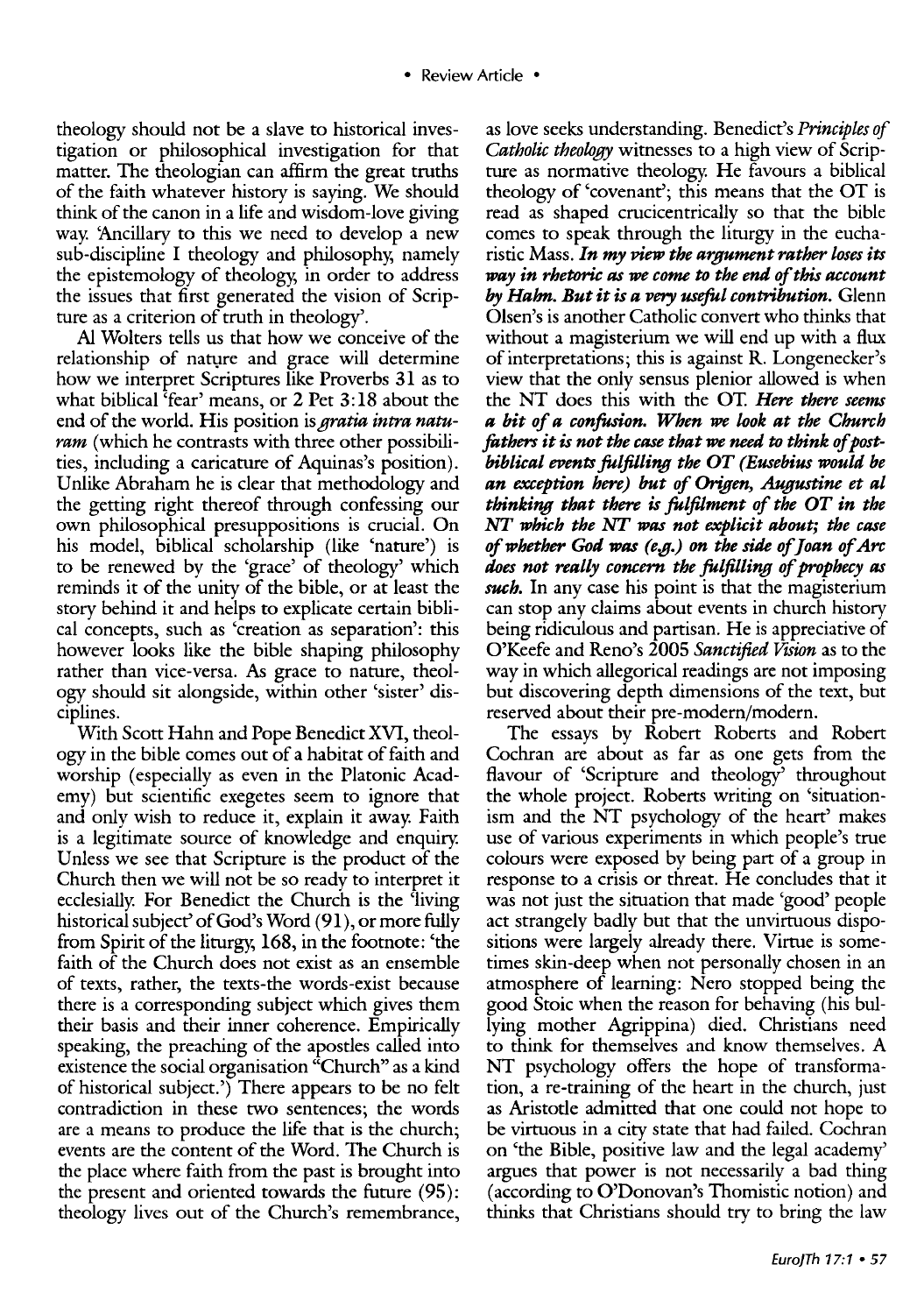of a state closer to the ideal enunciated by Jesus without becoming so enforcing that it will be too much and become counter-productive. Yet the law should educate and lead to the virtue of Christ, as a good and gentle schoolmaster, presumably. God remains unchanged and people are just as morally hardened as they were in Moses' and Jesus' time, so divorce laws (e.g.) should make such a thing more difficult though not impossible. Christian lawyers will have to go against the grain and the secular elite for whom the First Amendment is appealed to as soon as Christians even try to raise the issue. As Roberts previous essay argued, the myth of the Kantian individual being free to be moral is just that  $-$  a myth, but it continues to be a powerful one. He quotes the jurist Blackstone to urge that 'natural law' always needs reinforcement by revealed law and proposes: 'the law should work to protect intermediate institutions and should encourage individuals in society to care for one another.' *I found these* two *chapters refreshing and instructive.* 

I pass over the rather idiosyncratic chapter by David I. Smith which tries to employ Comenius to help us with our method in Christian education. John Sullivan as one of the minority of British-European contributors. He promotes the idea that exegesis works from the inside in sympathy with the text of the community and that interpretation means adjusting and opening one's personal self up to receive the meaning, a sort of ascetic reading. He rejoices in Lesley Smith's challenge to Leclercq's positing of a sharp monastic/scholastic contrast in theological method. He deplores the utilitarianism in the British educational system with instrumental reason replacing contemplative. No Christian institution should over-react by allowing Christian orthodoxy to function as an ideology. (234) He promotes an umbrella which creates an environment congenial to Christian thinking, but also to non-Christian thinking. 'the Christian university prompts a reading of self, scholarship and faith that is generously outward-looking: the life of the mind for the good of the world'. *Yet one wonders*  if *it is only commercialising managerial* ism *that the Christian university has to fiar.* If *it will not act the Christian university in more positive ways, by* pro*moting Christian initiatives, who then will?* 

Byron Johnson's essay on biblical literacy in America is full of useful statistics and a conclusion that it is not as low as has been suggested as well as the interesting finding 'Frequent bible readers are far less likely than the average person to have read *The Da Vinci Code.'* (251)

Roger Lundin's essay tells the story of Emersonian subversion of Scriptural rhetoric (in Thoreau and then Whitman and applauded by Northrop Frye) while Melville and Hawthorne appreciated the darker side of the biblical message as it accorded with how the world truly seemed to be, and Emily Dickinson saw the bible offering 'rich alternatives to the poverty of modern thought' (273) To their questions Lundin offers a renewed Barthian *theologia crucis* as the only way to a theology of resurrection glory.

Stephen Evans 'Afterword' is really a summary of the various essays. It is Lyle Jeffrey who gets to offer the last substantive chapter freedom is only a good if it serves truth and the good of the community). But none of this really works well as a conclusion in the sense of marshalling the voices, although on the very last page (310) Evans does try to leave us with three points out of the tapestry of these essays.

- 1. In Christian institutions the Christian narrative should define the institution. *Amen!*
- 2. We must read the bible as a whole and as the Word of God.
- 3. This is because 'knowing' is a function of the whole person, not just the intellect, and is shaped by communities and practices. This is particularly true for moral and religious knowledge.' *1b my mind there is a slight non sequitur here. How does it follow that because knowing is holistic* for *a person hence the bible should be* read *as a whole? There are better reasons* for *reading the bible as a whole.*

#### Conclusion

Over these five volumes reviewed above there is a huge amount of material for reflection and discussion. Everyone is given a say to the extent that premature 'general conclusions' are largely avoided. Plaudits to Craig Bartholomew for having the vision and for managing to keep the whole thing together and to Tony Thiselton for acting as a highly competent lieutenant. www. sahs-info.org should help us to find out where the project goes after the completion of this series. If anything we can trace a bit of continental drift as the sponsors moved from being the British Society and the project being based in Cheltenham to the involvement of Baylor University and others along with the relocation of the general editor, although the appointment of Thiselton around the time of Volume 5 helped to